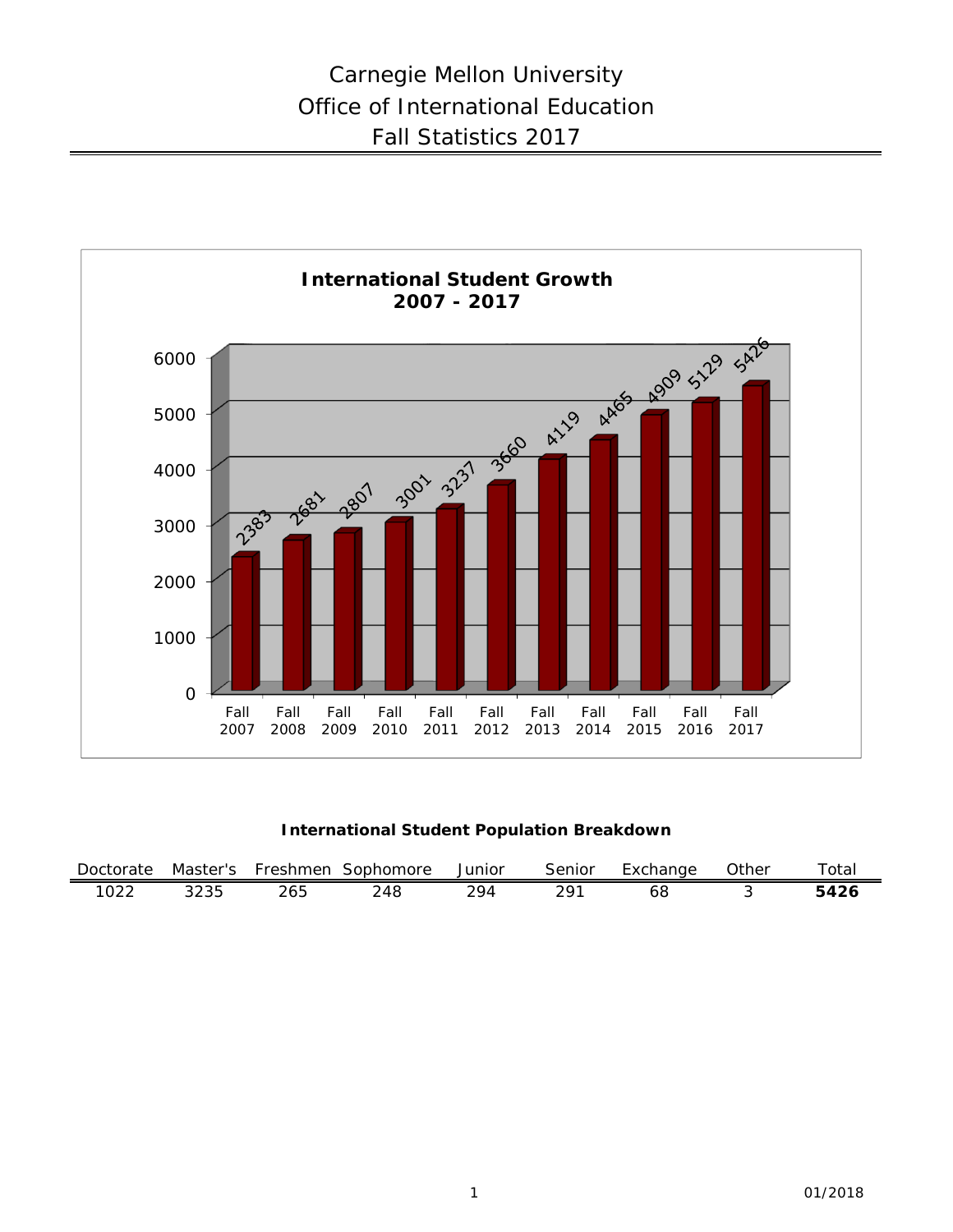## **International Students on OPT 2013 - 2017**

|                  |            | <b>STEM</b>      |       |
|------------------|------------|------------------|-------|
|                  | <b>OPT</b> | <b>Extension</b> | Total |
| <b>Fall 2013</b> | 1050       | 194              | 1244  |
| <b>Fall 2014</b> | 1340       | 393              | 1733  |
| <b>Fall 2015</b> | 1421       | 721              | 2142  |
| <b>Fall 2016</b> | 1625       | 899              | 2524  |
| <b>Fall 2017</b> | 1900       | 1278             | 3178  |

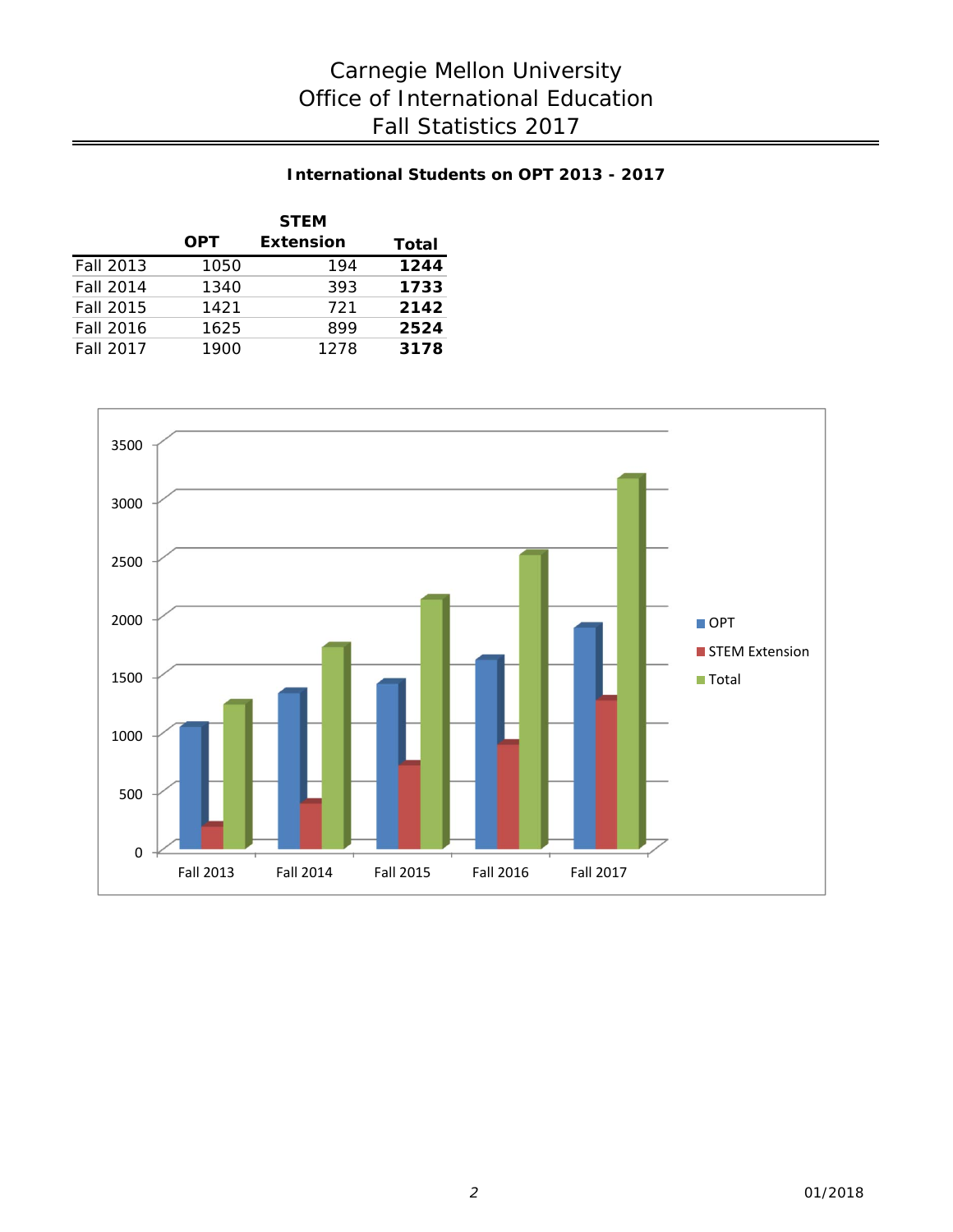## Carnegie Mellon University Office of International Education Fall Statistics 2017



| <b>Funding Source</b>      | Doc. | Mast. | Fr.            | So. | Jr.            | Sr.            | Ex.          | Oth. | <b>Total</b> |
|----------------------------|------|-------|----------------|-----|----------------|----------------|--------------|------|--------------|
| Current/Future Employer    | 1    | 2     |                |     |                |                |              |      | 3            |
| Home Govt or University    | 22   | 28    | $\overline{4}$ | 3   | $\overline{2}$ | $\overline{7}$ | 11           |      | 77           |
| Personal & Family Funds    | 26   | 3015  | 256            | 242 | 288            | 283            | 47           | 3    | 4160         |
| Private Sponsor            | 12   | 53    | 4              | 3   | 3              | 1              | 2            |      | 78           |
| U.S. College or University | 961  | 137   | 1              |     | 1              |                | 8            |      | 1108         |
| Totals                     | 1022 | 3235  | 265            | 248 | 294            | 291            | 68           | 3    | 5426         |
| <b>Immigration Status</b>  | Doc. | Mast. | Fr.            | So. | Jr.            | Sr.            | Ex.          | Oth. | Total        |
| $F-1$                      | 1013 | 3231  | 265            | 248 | 294            | 291            | 26           |      | 5368         |
| $J-1$                      | 9    | 4     |                |     |                |                | 42           | 3    | 58           |
| Totals                     | 1022 | 3235  | 265            | 248 | 294            | 291            | 68           | 3    | 5426         |
| Gender                     | Doc. | Mast. | Fr.            | So. | Jr.            | Sr.            | Ex.          | Oth. | Total        |
| Male                       | 753  | 1908  | 120            | 116 | 143            | 158            | 43           |      | 3241         |
| Female                     | 269  | 1327  | 145            | 132 | 151            | 133            | 25           | 3    | 2185         |
| Totals                     | 1022 | 3235  | 265            | 248 | 294            | 291            | 68           | 3    | 5426         |
| <b>Marital Status</b>      | Doc. | Mast. | Fr.            | So. | Jr.            | Sr.            | Ex.          | Oth. | Total        |
| Single                     | 892  | 3104  | 265            | 248 | 293            | 287            | 67           | 3    | 5159         |
| Married                    | 130  | 131   |                |     | 1              | $\overline{4}$ | $\mathbf{1}$ |      | 267          |
| <b>Totals</b>              | 1022 | 3235  | 265            | 248 | 294            | 291            | 68           | 3    | 5426         |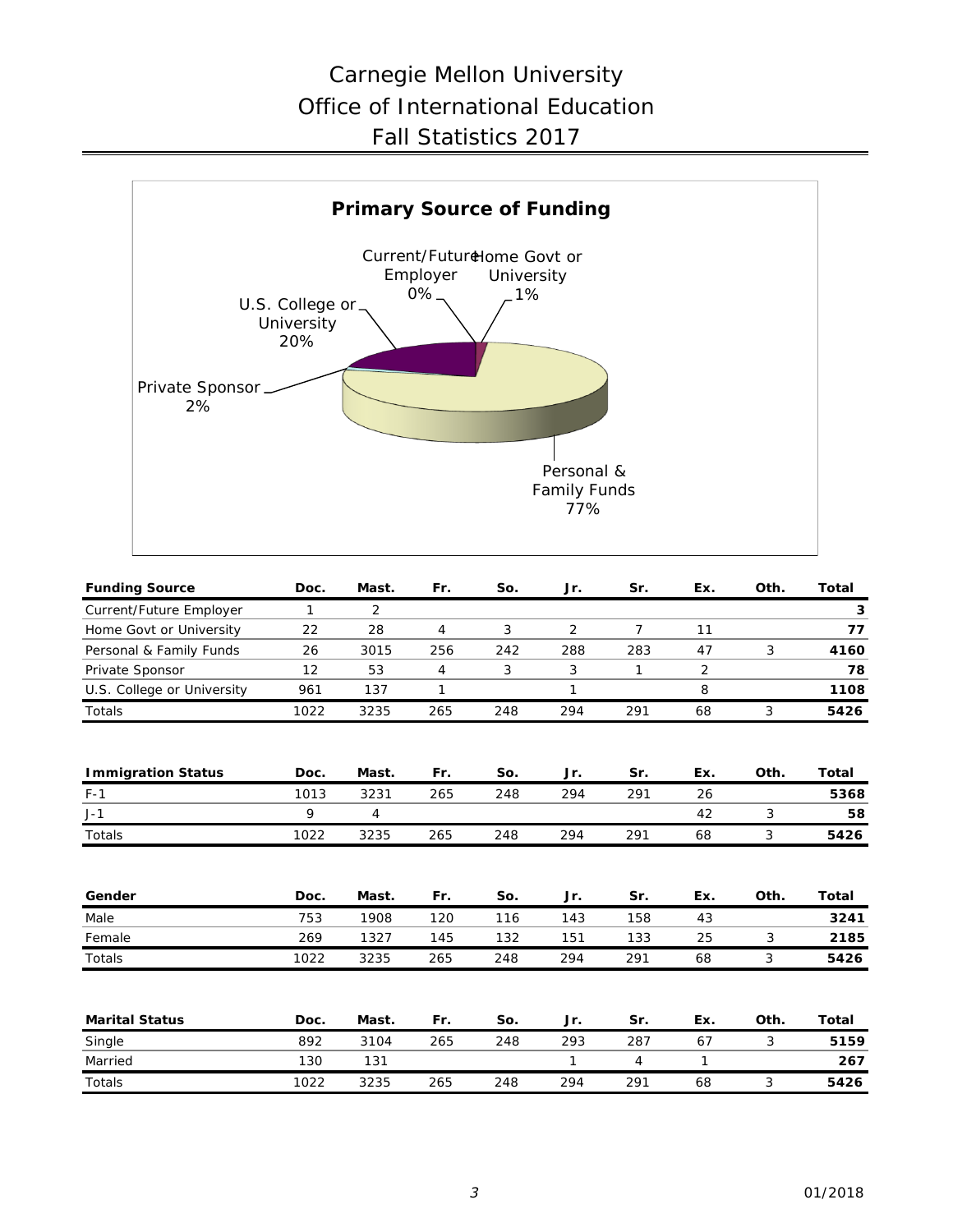# Carnegie Mellon University Office of International Education Fall Statistics 2017



| Region           | Doc. | Mast. | Fr. | So. | Jr.            | Sr.           | Ex. | Oth. | Total |
|------------------|------|-------|-----|-----|----------------|---------------|-----|------|-------|
| Africa           | 16   | 14    |     |     | 3              |               | 12  |      | 47    |
| Asia             | 734  | 3021  | 234 | 222 | 265            | 262           | 27  | 3    | 4768  |
| Europe           | 125  | 65    | 6   | 6   | 9              | 6             | 17  |      | 234   |
| Latin America    | 46   | 47    | h   |     |                |               | っ   |      | 106   |
| Middle East      | 46   | 28    |     |     |                | $\mathcal{P}$ | 9   |      | 88    |
| North America    | 46   | 56    | 16  | 14  | 14             | 14            |     |      | 161   |
| Oceania          | 8    | 4     | ⌒   |     | $\mathfrak{D}$ |               |     |      | 21    |
| <b>Stateless</b> |      |       |     |     |                |               |     |      |       |
| Totals           | 1022 | 3235  | 265 | 248 | 294            | 291           | 68  |      | 5426  |

| Country         | Doc. | Mast. | Fr. | So. | Jr. | Sr. | Ex. | Oth. | <b>Total</b> |
|-----------------|------|-------|-----|-----|-----|-----|-----|------|--------------|
| Albania         |      |       |     |     |     |     |     |      |              |
| Argentina       |      |       |     |     |     |     |     |      |              |
| Australia       | 6    | 4     |     |     | 2   | 2   |     |      | 16           |
| Austria         | 3    |       |     |     |     |     |     |      | 3            |
| Azerbaijan      | 2    |       |     |     |     |     |     |      | 3            |
| Bahamas, The    |      |       |     |     |     |     |     |      |              |
| Bahrain         |      |       |     |     |     |     |     |      |              |
| Bangladesh      | 5    |       |     |     |     |     |     |      |              |
| Belgium         |      | 2     |     |     |     |     |     |      | 3            |
| Bolivia         |      |       |     |     |     |     |     |      |              |
| Brazil          | 14   | 14    |     |     |     |     |     |      | 31           |
| Brunei          |      |       |     |     |     |     |     |      |              |
| Bulgaria        |      |       |     |     |     |     |     |      |              |
| Burma (Myanmar) |      |       |     |     |     |     |     |      | 2            |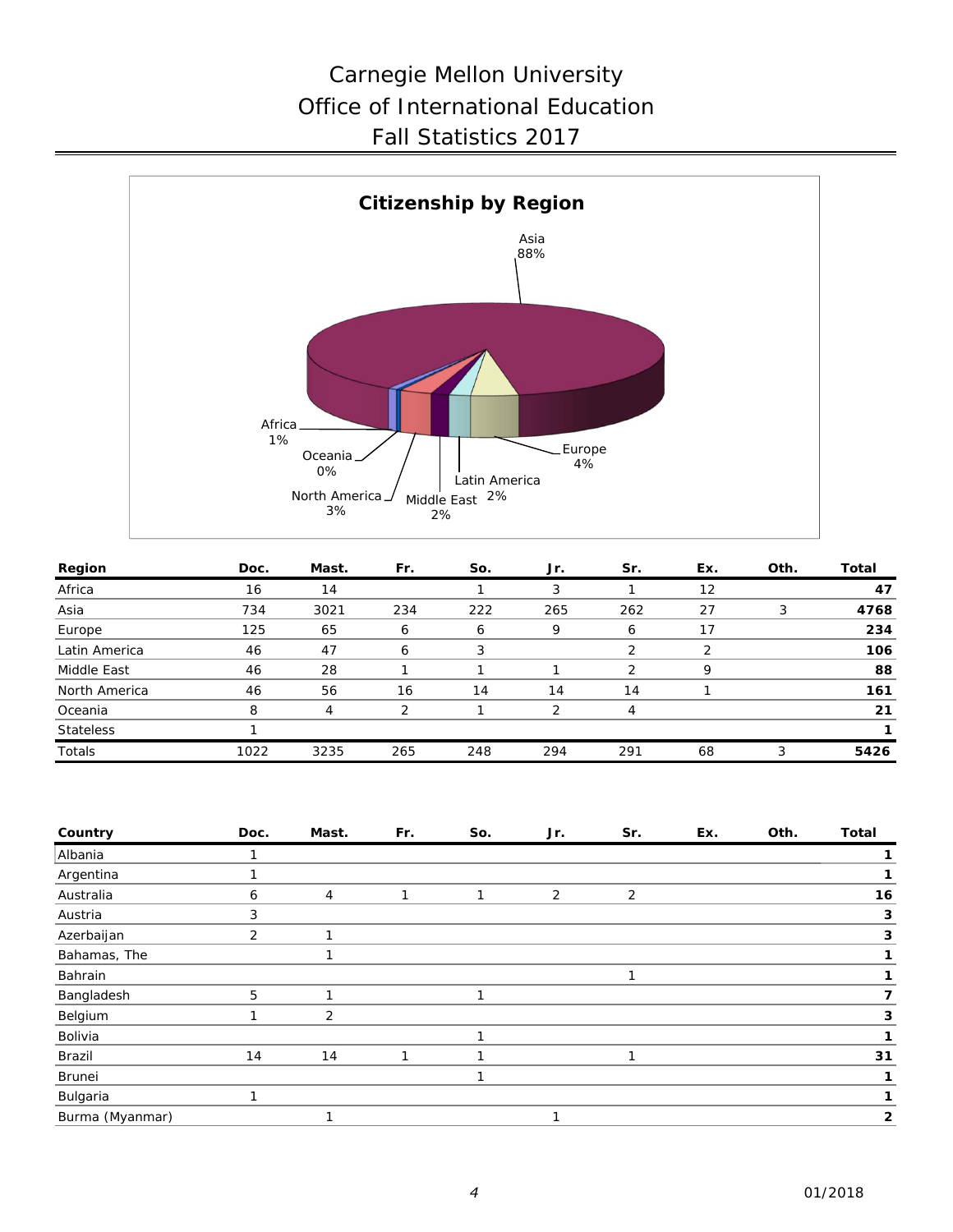| Country            | Doc.                | Mast.                   | Fr.            | So.          | Jr.            | Sr.            | Ex.            | Oth.       | <b>Total</b>            |
|--------------------|---------------------|-------------------------|----------------|--------------|----------------|----------------|----------------|------------|-------------------------|
| Cameroon           | $\mathbf{1}$        |                         |                |              |                |                |                |            | 1                       |
| Canada             | 36                  | 32                      | 16             | 13           | 13             | 14             |                |            | 124                     |
| Chile              | $\overline{7}$      | 4                       | $\overline{c}$ |              |                |                | 1              |            | 14                      |
| China              | 381                 | 1747                    | 132            | 147          | 152            | 148            | 18             | $\sqrt{2}$ | 2727                    |
| Colombia           | 11                  | 16                      | $\mathbf{1}$   |              |                |                |                |            | 28                      |
| Costa Rica         | $\overline{2}$      |                         | $\mathbf{1}$   |              |                |                |                |            | $\mathbf{3}$            |
| Croatia            | $\sqrt{3}$          |                         |                |              |                |                |                |            | $\mathbf 3$             |
| Denmark            | $\overline{2}$      |                         |                |              |                |                |                |            | $\mathbf 2$             |
| Dominica           | $\mathbf{1}$        |                         |                |              |                |                |                |            | 1                       |
| Dominican Republic |                     | $\mathbf{1}$            |                |              |                | $\mathbf{1}$   |                |            | $\mathbf 2$             |
| Ecuador            | 4                   | 5                       |                |              |                |                |                |            | 9                       |
| Egypt              | 8                   | $\overline{c}$          |                |              |                |                | $\overline{c}$ |            | 12                      |
| El Salvador        | $\mathbf{1}$        |                         |                |              |                |                |                |            | $\mathbf{1}$            |
| France             | 6                   | 13                      |                |              | $\mathbf{1}$   |                | 5              |            | 25                      |
| Germany            | 9                   | $\boldsymbol{7}$        |                |              |                |                | 4              |            | 20                      |
| Greece             | 11                  | $\overline{\mathbf{4}}$ |                |              | $\mathbf{1}$   |                |                |            | 16                      |
| Guatemala          |                     |                         |                | 1            |                |                |                |            | $\mathbf{1}$            |
| Hong Kong          | $\overline{4}$      | $\boldsymbol{6}$        | 3              | 3            | $\mathbf{3}$   | $\sqrt{3}$     |                |            | 22                      |
| Hungary            | $\mathbf{1}$        |                         | $\mathbf{1}$   |              |                |                |                |            | $\mathbf 2$             |
| Iceland            | $\mathbf{1}$        | $\mathbf{1}$            |                |              |                |                |                |            | $\mathbf 2$             |
| India              | 204                 | 1017                    | 38             | 21           | 45             | 37             | 3              | 1          | 1366                    |
| Indonesia          | 1                   | 13                      | $\mathbf{1}$   | $\mathbf{1}$ | $\overline{2}$ | $\mathbf{1}$   |                |            | 19                      |
|                    | 26                  | $\mathbf 2$             |                |              |                |                |                |            | 28                      |
| Iran               |                     |                         |                |              |                |                |                |            |                         |
| Ireland            | $\overline{2}$<br>5 | $\mathbf 2$<br>3        |                |              |                |                |                |            | $\boldsymbol{4}$<br>10  |
| Israel             | 14                  | 3                       |                |              |                |                | $\sqrt{2}$     |            | 18                      |
| Italy              | $\overline{7}$      |                         |                |              |                |                | 1              |            |                         |
| Japan              |                     | 29                      | $\overline{2}$ | $\mathbf{1}$ | $\overline{c}$ | $\overline{2}$ | 1              |            | 44                      |
| Jordan             |                     | $\mathbf{1}$            |                |              | $\mathbf{1}$   |                |                |            | 2                       |
| Kazakhstan         | 4                   | 3                       |                |              |                |                |                |            | $\overline{\mathbf{7}}$ |
| Kenya              |                     | 3                       |                |              | $\mathbf{1}$   |                |                |            | $\overline{\mathbf{4}}$ |
| Kuwait             | $\overline{2}$      | $\sqrt{2}$              |                |              | $\mathbf{1}$   |                |                |            | ${\bf 5}$               |
| Kyrgyzstan         |                     |                         |                |              |                | 1              |                |            | $\mathbf 1$             |
| Lebanon            |                     | $\sqrt{2}$              |                |              |                |                |                |            | $\mathbf 2$<br>1.       |
| Lithuania          |                     | $\mathbf{1}$            |                |              |                |                |                |            |                         |
| Macau              |                     | $\mathbf{1}$            |                |              |                | 1              |                |            | 2                       |
| Macedonia          | 1                   |                         |                |              |                |                |                |            | 1                       |
| Malaysia           | $\overline{4}$      | 5                       | $\overline{a}$ | $\mathbf{1}$ | $\mathbf{1}$   | 1              |                |            | 14                      |
| Mexico             | 10                  | 23                      |                | $\mathbf{1}$ | $\mathbf{1}$   |                | $\mathbf{1}$   |            | 36                      |
| Moldova            | $\overline{2}$      | $\mathbf{1}$            |                |              |                |                |                |            | $\mathbf 3$             |
| Nepal              | $\overline{2}$      | 6                       | $\mathbf{1}$   |              |                |                |                |            | 9                       |
| Netherlands        | $\overline{2}$      | $\mathbf{1}$            |                |              | $\mathbf{1}$   |                | $\mathbf{1}$   |            | 5                       |
| New Zealand        | $\overline{c}$      |                         | $\mathbf{1}$   |              |                | $\overline{c}$ |                |            | 5                       |
| Nigeria            | $\overline{4}$      | $\boldsymbol{7}$        |                |              | $\mathbf{1}$   | $\mathbf{1}$   | 1              |            | 14                      |
| Norway             |                     | $\mathbf{1}$            |                |              |                |                |                |            | $\mathbf{1}$            |
| Oman               | $\mathbf{1}$        | $\mathbf{1}$            |                |              |                |                |                |            | $\mathbf 2$             |
| Pakistan           | 8                   | 8                       | $\mathbf{1}$   | $\mathbf{1}$ |                |                | 5              |            | 23                      |
| Peru               | $\mathbf{1}$        | 3                       |                |              |                |                | $\mathbf{1}$   |            | 5                       |
| Philippines        | $\mathbf{1}$        | 3                       | $\mathbf{1}$   |              |                |                |                |            | 5                       |
| Poland             | $\mathbf{1}$        | $\mathbf{1}$            |                | 1            | $\overline{2}$ |                |                |            | 5                       |
| Portugal           | 5                   | $\mathbf 2$             |                |              |                |                |                |            | $\overline{\mathbf{z}}$ |
| Romania            | $\mathbf{3}$        |                         | $\mathbf{1}$   |              |                |                |                |            | $\pmb{4}$               |
| Russia             | $\overline{7}$      | $\mathsf 3$             | $\mathbf{1}$   |              |                |                |                |            | 11                      |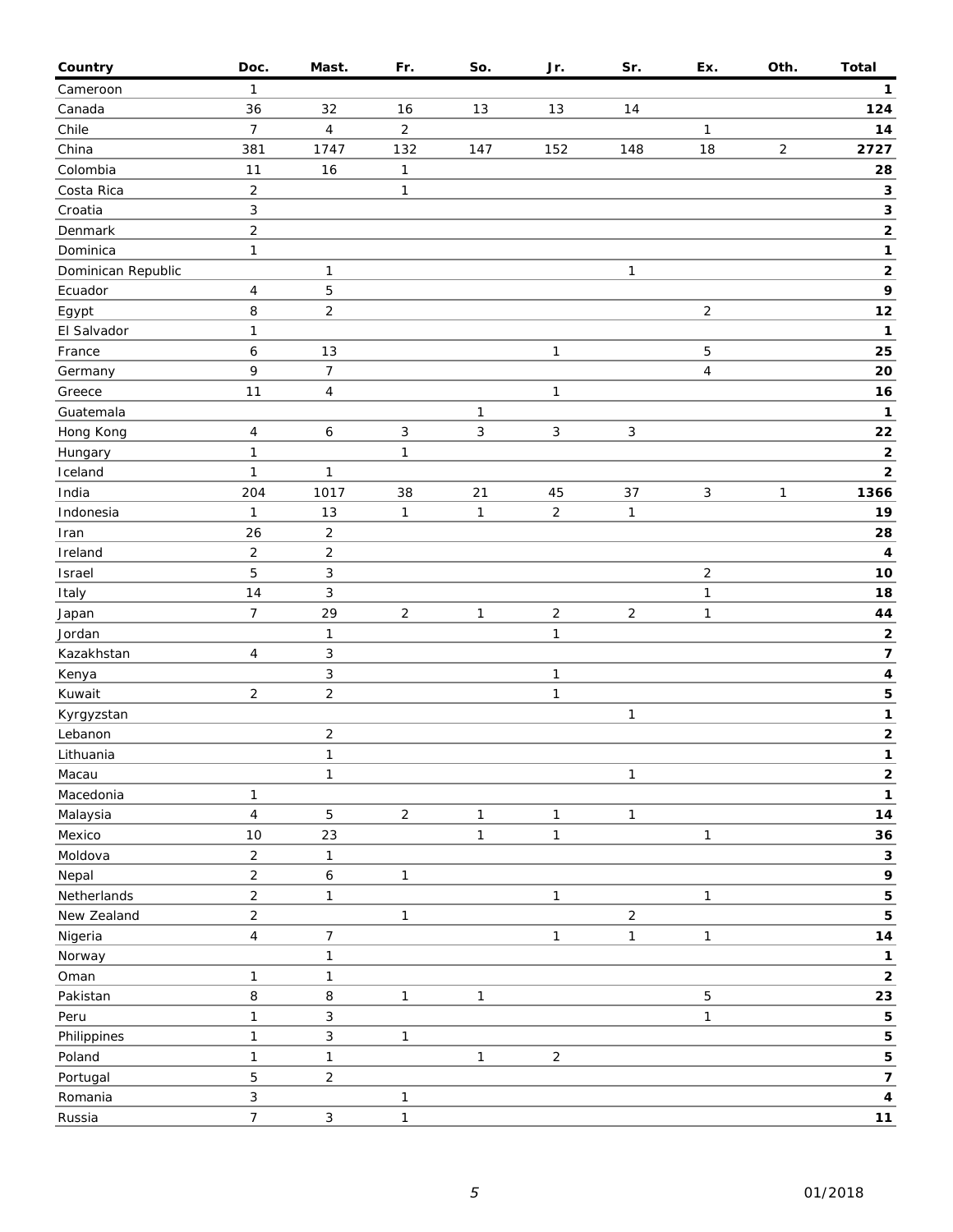| Country           | Doc.           | Mast.          | Fr.            | So.            | Jr.            | Sr.            | Ex.            | Oth. | <b>Total</b>             |
|-------------------|----------------|----------------|----------------|----------------|----------------|----------------|----------------|------|--------------------------|
| Rwanda            |                | $\mathbf{1}$   |                |                |                |                | 4              |      | 5                        |
| Saudi Arabia      | $\overline{4}$ | 10             |                |                |                | 1              | $\mathbf{1}$   |      | 16                       |
| Senegal           |                |                |                |                | $\mathbf{1}$   |                |                |      | 1                        |
| Serbia            | 1              | $\mathbf{1}$   |                |                |                |                |                |      | $\overline{\mathbf{2}}$  |
| Singapore         | 9              | 16             | 11             | 11             | 6              | 16             | $\overline{2}$ |      | 71                       |
| South Africa      | $\overline{2}$ | $\mathbf{1}$   |                |                |                |                |                |      | 3                        |
| South Korea       | 60             | 44             | 41             | 33             | 41             | 42             | $\overline{2}$ |      | 263                      |
| Spain             | 3              | $\overline{4}$ |                |                |                |                | $\overline{2}$ |      | 9                        |
| Sri Lanka         | 5              |                |                |                | 1              |                |                |      | 6                        |
| Sudan             | $\mathbf{1}$   |                |                |                |                |                |                |      | 1                        |
| Swaziland         | $\mathbf{1}$   |                |                |                |                |                |                |      | 1                        |
| Switzerland       | $\mathbf{1}$   |                |                |                |                |                | $\overline{2}$ |      | 3                        |
| Taiwan            | 32             | 112            |                | $\mathbf{1}$   | 6              | 4              | 1              |      | 156                      |
| Tanzania          |                |                |                |                |                |                | 1              |      | 1                        |
| Thailand          | 5              | 12             | 2              | $\overline{2}$ | $\overline{2}$ | 5              |                |      | 28                       |
| Trinidad & Tobago | $\mathbf{1}$   | $\mathbf{1}$   |                |                |                |                |                |      | $\mathbf 2$              |
| Tunisia           |                | $\mathbf{1}$   |                |                |                |                | $\overline{2}$ |      | 3                        |
| Turkey            | 35             | 12             | $\overline{2}$ | $\overline{a}$ | 3              | 4              |                |      | 58                       |
| Uganda            | $\mathbf{1}$   |                |                |                |                |                | 3              |      | 4                        |
| Ukraine           | 3              | $\overline{2}$ |                | 1              |                |                |                |      | 6                        |
| United Kingdom    | 4              | 3              | $\mathbf{1}$   | $\overline{2}$ | $\mathbf{1}$   | $\overline{2}$ | $\overline{2}$ |      | 15                       |
| Uruguay           |                |                |                |                |                |                |                |      | $\mathbf 0$              |
| Venezuela         | 3              | 3              | $\mathbf{1}$   |                |                |                |                |      | $\overline{\phantom{a}}$ |
| Vietnam           | 8              | 3              |                |                | 2              | $\mathbf{1}$   |                |      | $14$                     |
| West Bank         | $\mathbf{1}$   |                |                |                |                |                |                |      | 1                        |
| <b>Totals</b>     | 1022           | 3235           | 265            | 248            | 294            | 291            | 68             | 3    | 5426                     |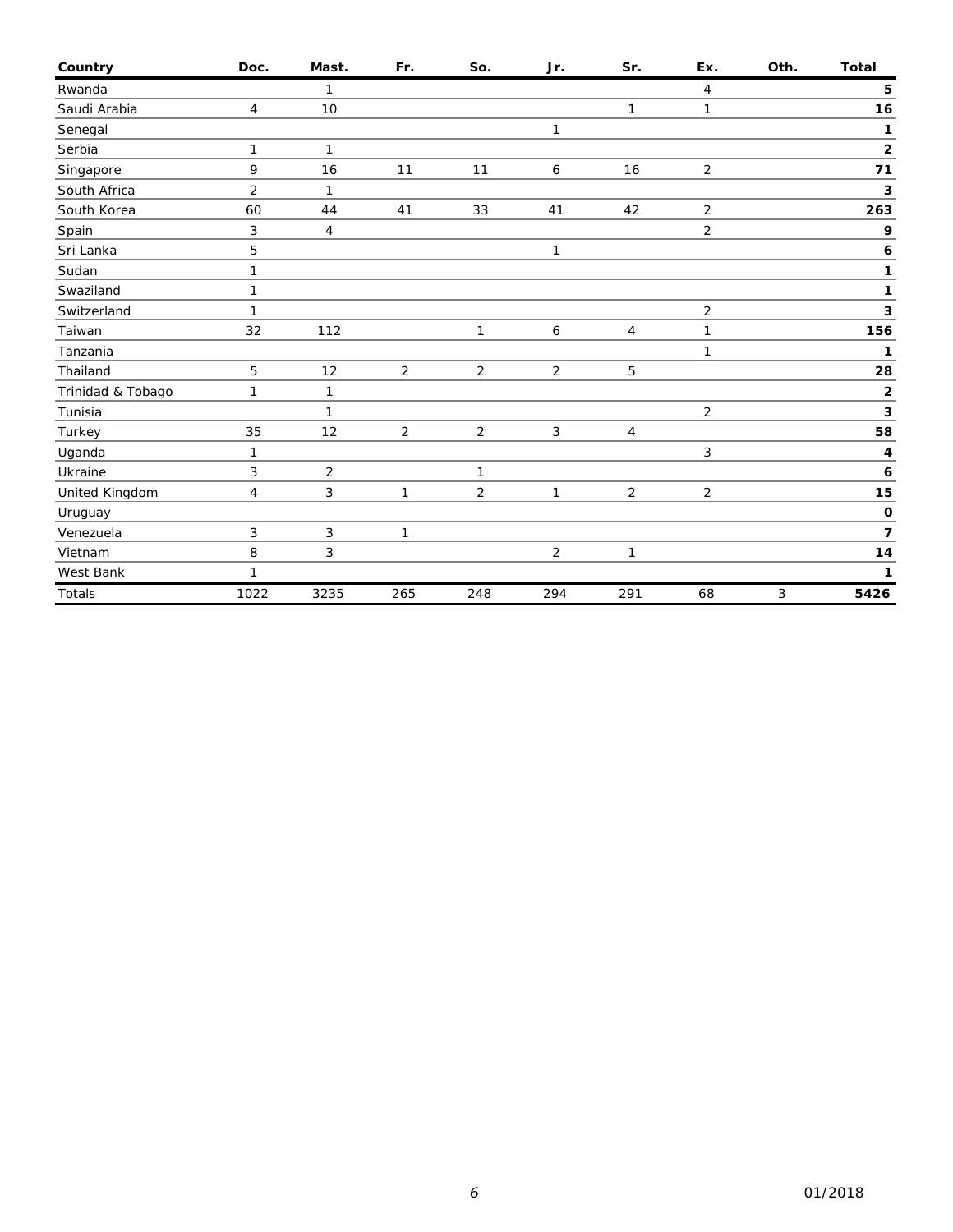# Carnegie Mellon University Office of International Education Fall Statistics 2017

## **Colleges and Programs**

| <b>CFA</b>                                    | Doc. | Mast.          | Fr. | So. | Jr. | Sr. | Ex. | Oth. | <b>Total</b>   |
|-----------------------------------------------|------|----------------|-----|-----|-----|-----|-----|------|----------------|
| Advanced Architectural Design                 |      | 2              |     |     |     |     |     |      | 2              |
| Advanced Infrastructure Systems               | 4    |                |     |     |     |     |     |      | 4              |
| Architecture                                  |      | $\overline{7}$ | 18  | 15  | 18  | 26  | 1   |      | 85             |
| Architecture-Engineering-Construction Mgmt    | 3    | 12             |     |     |     |     |     |      | 15             |
| Art                                           |      | 1              | 12  | 8   | 5   |     |     |      | 26             |
| <b>Building Performance &amp; Diagnostics</b> | 10   | $\overline{7}$ |     |     |     |     |     |      | 17             |
| <b>Communication Design</b>                   |      |                |     |     |     | 1   |     |      | 1              |
| Composition                                   |      | $\overline{2}$ |     |     |     |     |     |      | 2              |
| <b>Computational Design</b>                   | 3    | 10             |     |     |     |     |     |      | 13             |
| Costume Design                                |      | 3              |     |     |     |     |     |      | 3              |
| Design                                        | 3    | $\overline{2}$ | 7   | 6   | 4   | 8   | 1   |      | 31             |
| Design for Interactions                       |      | 14             |     |     |     |     |     |      | 14             |
| Drama                                         |      |                | 1   |     |     |     |     |      | 1              |
| <b>Dramatic Writing</b>                       |      | 1              |     |     |     |     |     |      | 1              |
| <b>Lighting Design</b>                        |      | 1              |     |     |     |     |     |      | 1              |
| Music                                         |      | 8              |     |     |     |     |     |      | 8              |
| Music & Technology                            |      | 4              |     |     |     | 1   |     |      | 5              |
| Music Composition                             |      |                | 1   |     |     |     |     |      | 1              |
| <b>Music Education</b>                        |      | 5              |     |     |     |     |     |      | 5              |
| Music Performance                             |      | 13             | 1   |     |     |     |     |      | 14             |
| Scene Design                                  |      | 4              |     |     |     |     |     |      | 4              |
| Sound Design                                  |      | 2              |     |     |     |     |     |      | 2              |
| Stage & Production Management                 |      | $\overline{2}$ |     |     |     |     |     |      | $\overline{2}$ |
| Sustainable Design                            |      | 3              |     |     |     |     |     |      | 3              |
| Urban Design                                  |      | 10             |     |     |     |     |     |      | 10             |
| Video & Media Design                          |      | 1              |     |     |     |     |     |      | 1              |
| Total                                         | 23   | 114            | 40  | 29  | 27  | 36  | 2   | 0    | 271            |

| <b>CIT</b>                                    | Doc. | Mast. | Fr. | So. | Jr. | Sr. | Ex. | Oth. | Total |
|-----------------------------------------------|------|-------|-----|-----|-----|-----|-----|------|-------|
| <b>Biomedical Engineering</b>                 | 12   | 42    |     |     |     |     |     |      | 54    |
| <b>Chemical Engineering</b>                   | 52   | 65    |     | 6   | 7   | 15  | 6   |      | 151   |
| Civil & Environmental Engineering             | 43   | 145   |     | 2   | 3   | 3   | 1   |      | 197   |
| Colloids, Polymers, & Surfaces                |      | 8     |     |     |     |     |     |      | 9     |
| Computational Design & Manufacturing          |      | 12    |     |     |     |     |     |      | 12    |
| Electrical & Computer Engineering             | 171  | 363   |     | 31  | 53  | 51  | 8   |      | 678   |
| Energy Science, Technology & Policy           |      | 33    |     |     |     |     |     |      | 33    |
| Engineering & Public Policy                   | 28   |       |     |     |     |     |     |      | 29    |
| Engineering & Technology Innovation Mgmt      |      | 8     |     |     |     |     |     |      | 8     |
| General CIT                                   |      |       | 60  |     |     |     |     |      | 62    |
| <b>Information Networking</b>                 |      | 101   |     |     |     |     |     |      | 102   |
| <b>Information Security</b>                   |      | 41    |     |     |     |     |     |      | 41    |
| <b>Information Techology</b>                  |      |       |     |     |     |     |     |      |       |
| Information Technology - Information Security |      | 36    |     |     |     |     |     |      | 36    |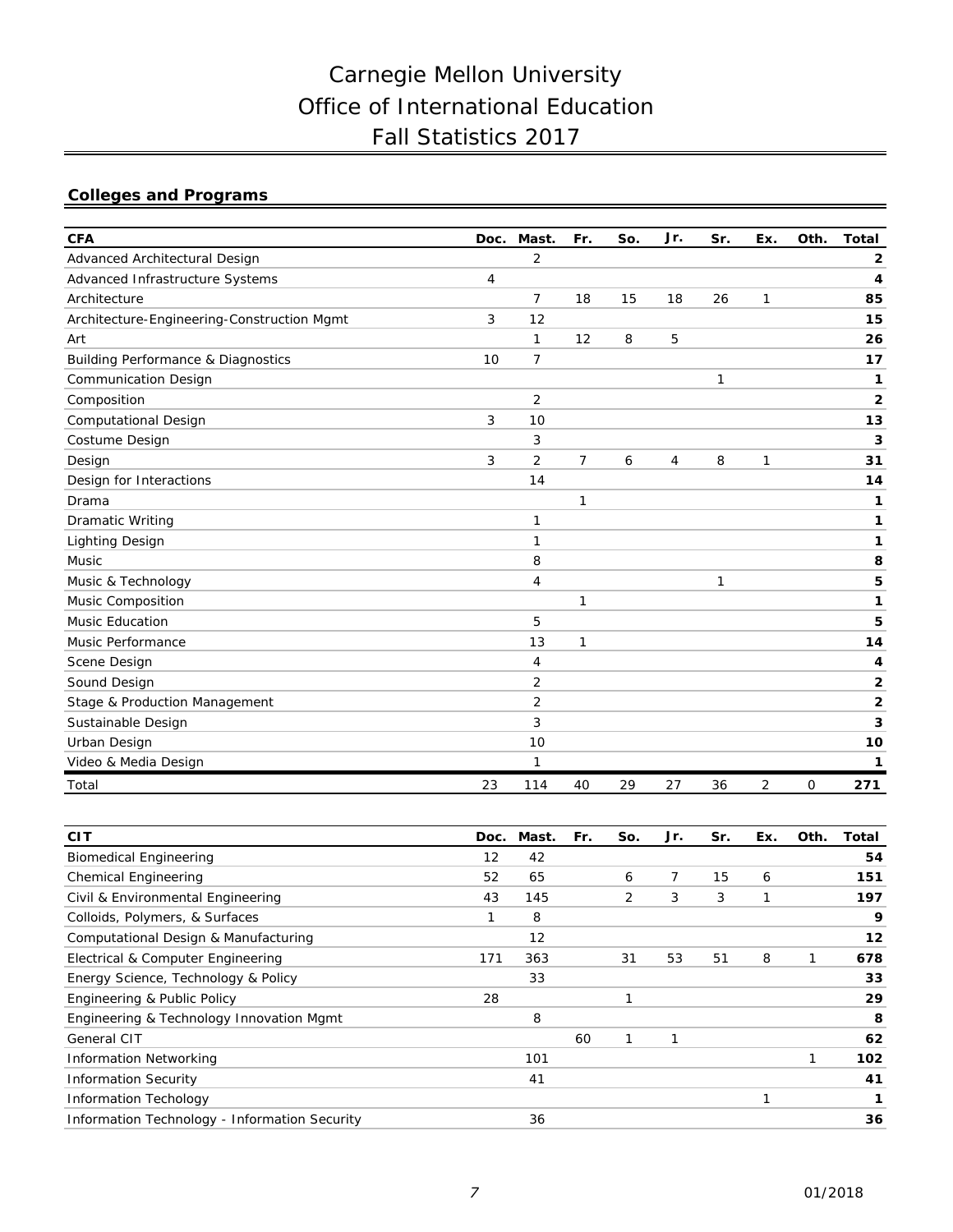| Information Technology - Mobility            |     | 74         |     |     |     |               |     |      | 74    |
|----------------------------------------------|-----|------------|-----|-----|-----|---------------|-----|------|-------|
| CIT (cont.)                                  |     | Doc. Mast. | Fr. | So. | Jr. | Sr.           | Ex. | Oth. | Total |
| Information Technology - Software Management |     | 5          |     |     |     |               |     |      | 5     |
| Materials Science                            |     | 28         |     |     |     |               |     |      | 28    |
| Materials Science & Engineering              | 28  | 13         |     | 5   | 8   | $\mathcal{L}$ |     |      | 57    |
| Mechanical Engineering                       | 67  | 144        |     | 10  | 19  | 11            | 4   |      | 255   |
| Software Engineering                         |     | 124        |     |     |     |               |     |      | 124   |
| Total                                        | 402 | 1242       | 60  | 56  | 91  | 82            | 21  |      | 1956  |

| <b>CMU</b>                                    |   | Doc. Mast. | Fr. | So. | Jr. | Sr. | Ex. | Oth.     | Total |
|-----------------------------------------------|---|------------|-----|-----|-----|-----|-----|----------|-------|
| Computer Science & Art                        |   |            |     |     |     |     |     |          | 3     |
| Entertainment Technology                      |   | 107        |     |     |     |     |     |          | 107   |
| Humanities & Arts                             |   |            |     |     | 3   | 2   |     |          | 6     |
| Integrated Innovation for Products & Services |   | 45         |     |     |     |     |     |          | 45    |
| <b>Qatar Business Administration</b>          |   |            |     |     |     |     | 3   |          | 3     |
| <b>Qatar Computer Science</b>                 |   |            |     |     |     |     | 4   |          |       |
| <b>Qatar Information Systems</b>              |   |            |     |     |     |     |     |          | 4     |
| Science & Humanities Scholar                  |   |            |     | 15  | 9   | 10  |     |          | 41    |
| Software Management                           |   | 31         |     |     |     |     |     |          | 31    |
| Total                                         | 0 | 183        | 8   | 16  | 14  | 12  |     | $\Omega$ | 241   |

| Heinz                                       | Doc. | Mast. | Fr. | So. | Jr. | Sr. | Ex. | Oth. | Total        |
|---------------------------------------------|------|-------|-----|-----|-----|-----|-----|------|--------------|
| Arts Management                             |      | 15    |     |     |     |     |     |      | 15           |
| Business Intelligence & Data Analytics      |      | 92    |     |     |     |     | 4   |      | 96           |
| Entertainment Industry Management           |      | 14    |     |     |     |     |     |      | 14           |
| Health Care Policy & Management             |      | 9     |     |     |     |     |     |      | 9            |
| Heinz School General                        |      |       |     |     |     |     |     |      | $\mathbf{2}$ |
| Information Security Policy & Mgmt          |      | 22    |     |     |     |     |     |      | 22           |
| <b>Information Systems Management</b>       | 17   | 344   |     |     |     |     |     |      | 361          |
| Information Technology (IT Management)      |      |       |     |     |     |     |     |      |              |
| Machine Learning & Public Policy            |      |       |     |     |     |     |     |      |              |
| <b>Public Management</b>                    |      | 2     |     |     |     |     |     |      | 2            |
| Public Policy & Management                  | 11   | 60    |     |     |     |     | 2   |      | 73           |
| Public Policy & Management (Data Analytics) |      | 9     |     |     |     |     |     |      | 9            |
| <b>Statistics &amp; Public Policy</b>       |      |       |     |     |     |     |     |      |              |
| Total                                       | 30   | 567   | 0   | 0   | 0   | Ο   | 8   |      | 606          |

| <b>Dietrich</b>                               | Doc. | Mast. | Fr. | So. | Jr. | Sr. | Ex. | Oth. | Total        |
|-----------------------------------------------|------|-------|-----|-----|-----|-----|-----|------|--------------|
| Applied Second Language Acquisition           |      | 7     |     |     |     |     |     |      | 7            |
| <b>Behavioral Decision Research</b>           | 4    |       |     |     |     |     |     |      | 4            |
| Behavioral Economics, Policy, & Organizations |      |       |     |     |     |     |     |      | 1            |
| <b>Cognitive Science</b>                      |      |       |     | 4   | 5   |     |     |      | 10           |
| <b>Decision Science</b>                       |      |       |     | 1   |     | 4   |     |      | 7            |
| Economics                                     |      |       |     |     | 3   | 2   |     |      | 5            |
| Economics & Mathematical Sciences             |      |       |     |     |     | 2   |     |      | $\mathbf{2}$ |
| Economics & Statistics                        |      |       |     | 3   | 8   | 6   |     |      | 17           |
| English                                       |      |       |     |     |     |     | 3   |      | 3            |
| <b>General HSS</b>                            |      |       | 52  | 12  |     |     |     |      | 64           |
| <b>Global Studies</b>                         |      |       |     |     | 1   |     |     |      | 1            |
| History                                       | 2    |       |     |     |     |     |     |      | $\mathbf{2}$ |
| <b>Information Systems</b>                    |      |       | 4   | 16  | 14  | 7   | 2   |      | 43           |
| Linguistics                                   |      |       |     |     |     |     |     |      | 1            |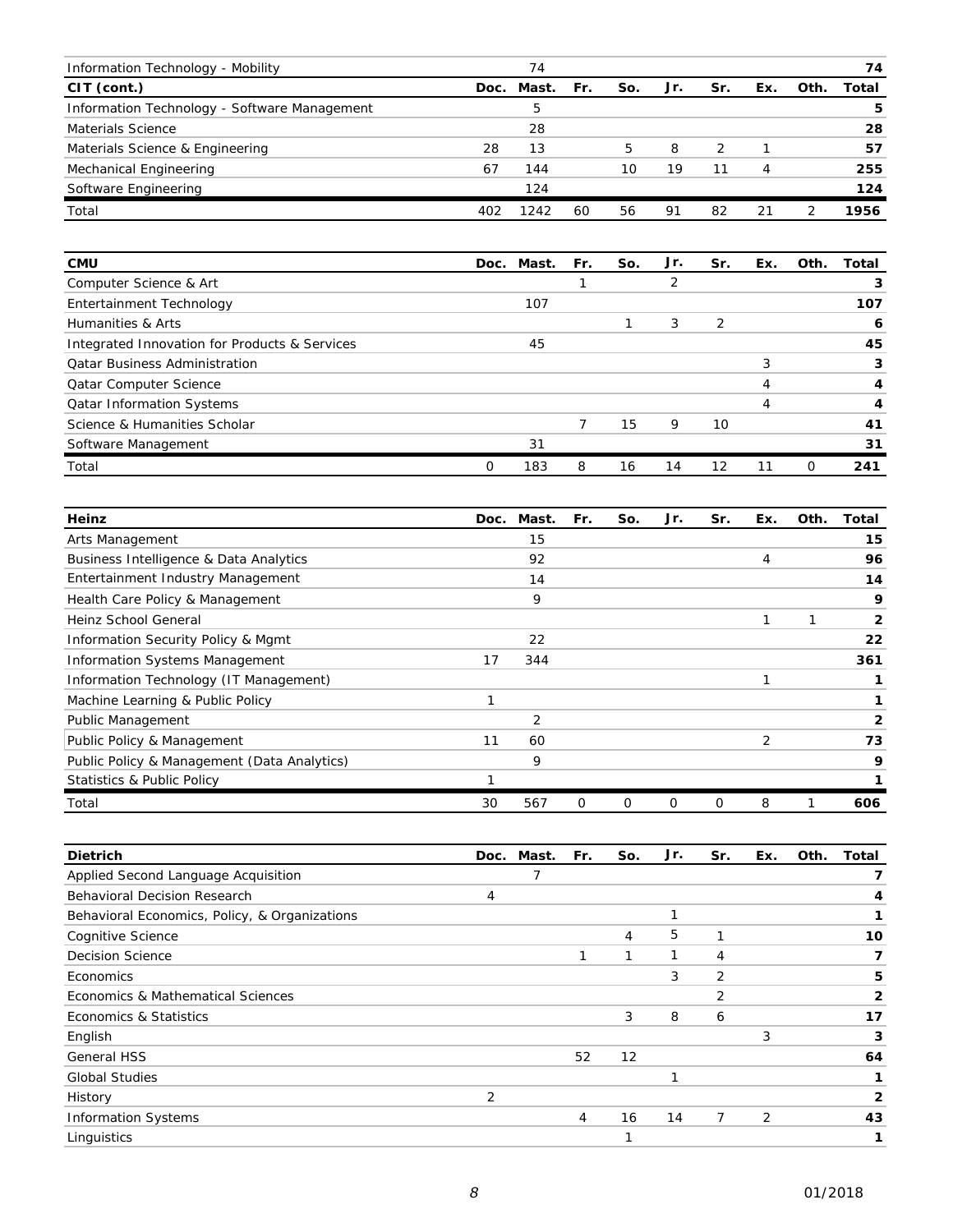| Dietrich (cont.)                         |    | Doc. Mast. | Fr. | So. | Jr. | Sr. | Ex. | Oth. | Total          |
|------------------------------------------|----|------------|-----|-----|-----|-----|-----|------|----------------|
| Literary & Cultural Studies              | 2  |            |     |     |     |     |     |      | 2              |
| Logic, Computation & Methodology         | 9  | 3          |     |     |     |     |     |      | 12             |
| <b>Neural Computation</b>                | 4  |            |     |     |     |     |     |      | 4              |
| Neural Computation & Machine Learning    | 3  |            |     |     |     |     |     |      | 3              |
| Neuroscience                             |    |            |     |     | 2   |     |     |      | $\overline{2}$ |
| Philosophy                               |    |            |     |     |     | 1   |     |      |                |
| Professional Writing                     |    |            |     |     |     |     |     |      | 2              |
| Pure & Applied Logic                     | 2  |            |     |     |     |     |     |      | $\mathbf{2}$   |
| Psychology                               | 5  |            |     | 1   | 1   | 3   |     |      | 10             |
| Rhetoric                                 |    |            |     |     |     |     |     |      | 2              |
| Second Language Acquisition              | 5  |            |     |     |     |     |     |      | 5              |
| <b>Statistics</b>                        | 24 |            |     |     | 3   | 6   |     |      | 33             |
| <b>Statistical Practice</b>              |    | 12         |     |     |     |     |     |      | 12             |
| Statistics & Engineering & Public Policy | 1  |            |     |     |     |     |     |      | 1              |
| Statistics & Machine Learning            | 8  |            |     | 15  | 10  | 18  |     |      | 51             |
| Technical Writing & Communication        |    |            |     |     |     |     |     |      |                |
| Total                                    | 70 | 24         | 57  | 54  | 50  | 50  | 5   | 0    | 310            |

| <b>MCS</b>                                           | Doc. | Mast. | Fr. | So. | Jr. | Sr. | Ex. | Oth. | Total |
|------------------------------------------------------|------|-------|-----|-----|-----|-----|-----|------|-------|
| Algorithms, Combinatorics & Optimization             | 3    |       |     |     |     |     |     |      | 3     |
| <b>Biological Sciences</b>                           | 11   |       |     | 2   | 4   | 1   |     |      | 18    |
| Chemistry                                            | 41   |       |     | 1   | 2   | 2   |     |      | 46    |
| <b>Computational Biology</b>                         | 1    | 34    |     |     |     |     |     |      | 36    |
| <b>Computational Finance</b>                         |      |       |     |     | 4   | 5   |     |      | 9     |
| <b>General MCS</b>                                   |      |       | 40  | 1   |     |     |     |      | 41    |
| <b>Mathematical Sciences</b>                         | 27   |       |     | 14  | 13  | 6   |     |      | 60    |
| Mathematical Sciences (Computational & Applied Math) |      |       |     | 6   | 7   | 4   |     |      | 17    |
| Mathematical Sciences (Discrete Math & Logic)        |      |       |     | 5   | 4   | 4   |     |      | 13    |
| Mathematical Sciences (Operations Research & Stats)  |      |       |     | 3   | 12  | 5   |     |      | 20    |
| Mathematical Sciences (Statistics)                   |      |       |     | 2   | 1   | 3   |     |      | 6     |
| Neuroscience                                         |      |       |     | 2   | 2   | 1   |     |      | 5     |
| Physics                                              | 46   |       |     | 5   | 2   | 5   | 1   |      | 59    |
| Physics - Applied Physics                            |      |       |     |     | 3   | 2   |     |      | 5     |
| Physics - Astrophysics                               |      |       |     | 1   |     |     |     |      | 1     |
| Physics - Computational Physics                      |      |       |     |     | 1   | 1   |     |      | 2     |
| Total                                                | 129  | 34    | 40  | 42  | 55  | 40  |     | 0    | 341   |

| <b>SCS</b>                                               | Doc. | Mast. | Fr. | So. | Jr. | Sr. | Ex. | Oth. | Total |
|----------------------------------------------------------|------|-------|-----|-----|-----|-----|-----|------|-------|
| Biotechnology Innovation & Computation                   |      | 56    |     |     |     |     |     |      | 56    |
| Computation, Organizations & Society                     |      |       |     |     |     |     |     |      | 2     |
| <b>Computational Biology</b>                             |      |       |     |     |     |     |     |      | 11    |
| Computational Data Science - Analytics                   |      | 65    |     |     |     |     |     |      | 66    |
| Computational Data Science - Human Centered Data Science |      | 18    |     |     |     |     |     |      | 18    |
| Computational Data Science - Systems                     |      | 34    |     |     |     |     |     |      | 34    |
| <b>Computer Science</b>                                  | 90   | 54    | 39  | 27  | 34  | 46  | 14  |      | 304   |
| <b>Computer Vision</b>                                   |      | 49    |     |     |     |     |     |      | 49    |
| Educational Technology & Applied Learning Sciences       |      | 18    |     |     |     |     |     |      | 18    |
| Emerging Media - Sound & Music Computing                 |      |       |     |     |     |     |     |      |       |
| Human-Computer Interaction                               | 23   | 24    |     |     |     |     |     |      | 47    |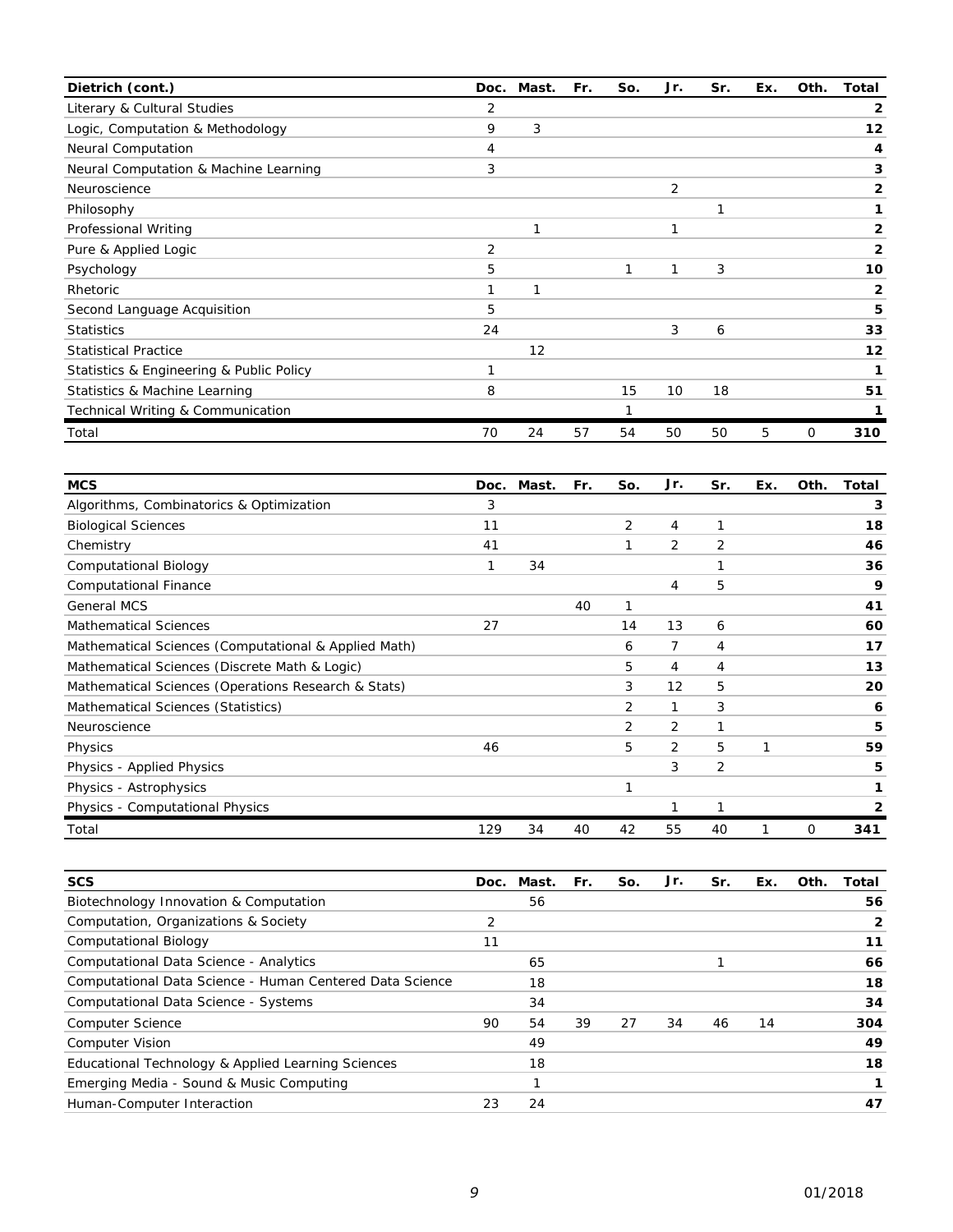| SCS (cont.)                                    | Doc. | Mast.     | Fr. | So. | Jr. | Sr. | Ex. | Oth. | <b>Total</b> |
|------------------------------------------------|------|-----------|-----|-----|-----|-----|-----|------|--------------|
| Information Technology - eBusiness Technology  |      | 71        |     |     |     |     |     |      | 71           |
| Information Technology - Embedded Software Eng |      | 13        |     |     |     |     |     |      | 13           |
| Information Technology - Privacy Engineering   |      | 15        |     |     |     |     |     |      | 15           |
| Information Technology - Software Engineering  |      | 44        |     |     |     |     |     |      | 44           |
| <b>Information Technology Strategy</b>         |      | 23        |     |     |     |     |     |      | 23           |
| <b>Intelligent Information Systems</b>         |      | 40        |     |     |     |     |     |      | 40           |
| Language & Information Technologies            | 52   |           |     |     |     |     |     |      | 52           |
| Language Technologies                          |      | 59        |     |     |     |     |     |      | 59           |
| Machine Learning                               | 47   | 24        |     |     |     |     |     |      | 71           |
| Robotic Systems Development                    |      | 54        |     |     |     |     |     |      | 54           |
| <b>Robotics</b>                                | 57   | 67        |     |     |     |     |     |      | 124          |
| Robotics Technology                            |      | 12        |     |     |     |     |     |      | 12           |
| Societal Computing                             | 5    |           |     |     |     |     |     |      | 5            |
| Software Engineering                           | 13   | 20        |     |     |     |     |     |      | 33           |
| Total                                          | 300  | 761       | 39  | 27  | 34  | 47  | 14  | 0    | 1222         |
| <b>Tepper</b>                                  | Doc. | Mast.     | Fr. | So. | Jr. | Sr. | Ex. | Oth. | <b>Total</b> |
| <b>Business Administration</b>                 |      |           | 21  | 24  | 23  | 24  | 6   |      | 98           |
| <b>Computational Finance</b>                   |      | 161       |     |     |     |     |     |      | 161          |
| Economics                                      | 13   |           |     |     |     |     |     |      | 13           |
| Economics & Public Policy                      | 1    |           |     |     |     |     |     |      | 1            |
| Industrial Administration                      | 54   | 149       |     |     |     |     |     |      | 203          |
| Total                                          | 68   | 310       | 21  | 24  | 23  | 24  | 6   | 0    | 476          |
| <b>Grand Total</b>                             |      | 1022 3235 | 265 | 248 | 294 | 291 | 68  | 3    | 5426         |